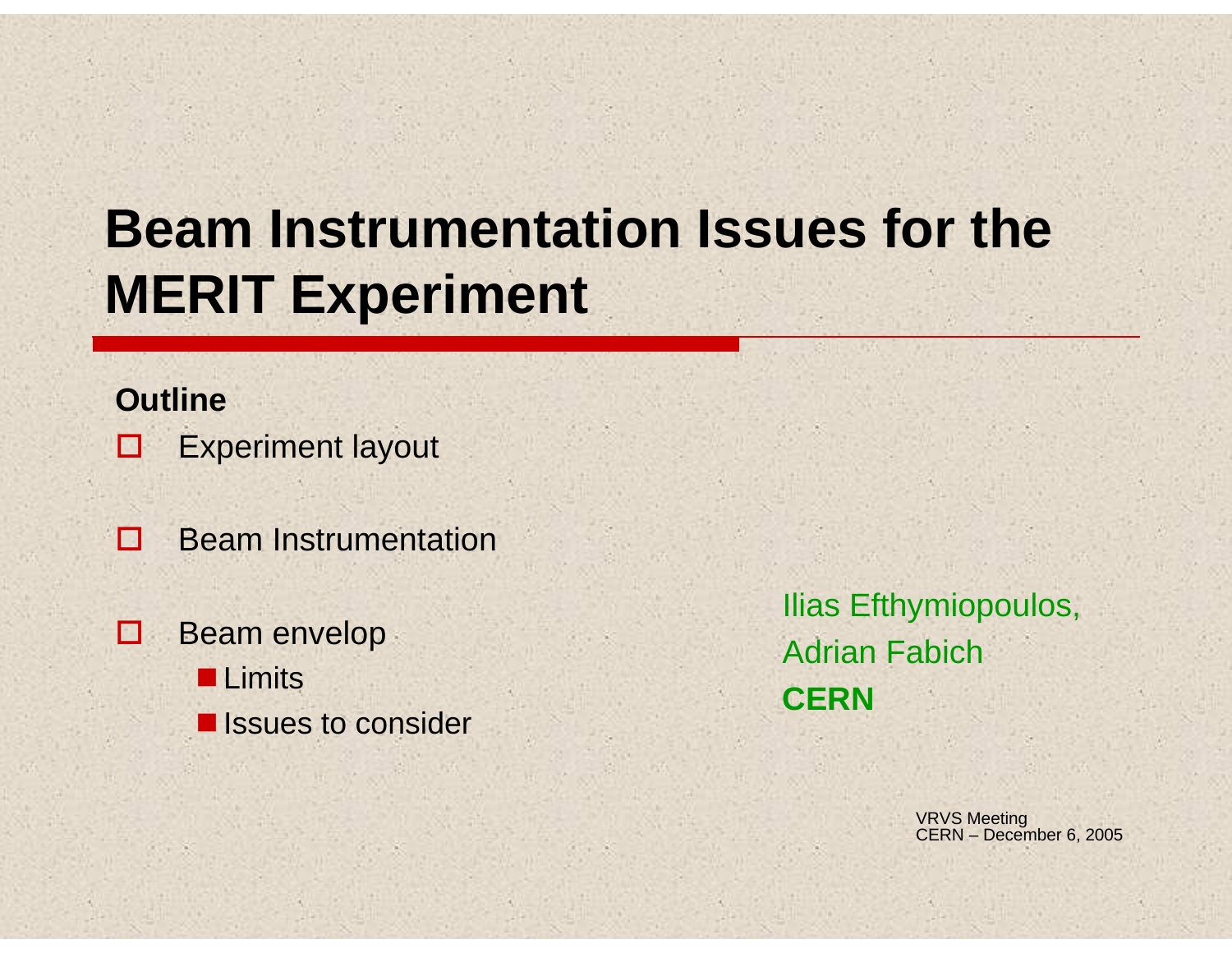## **Layout - beam elements (1/2)**

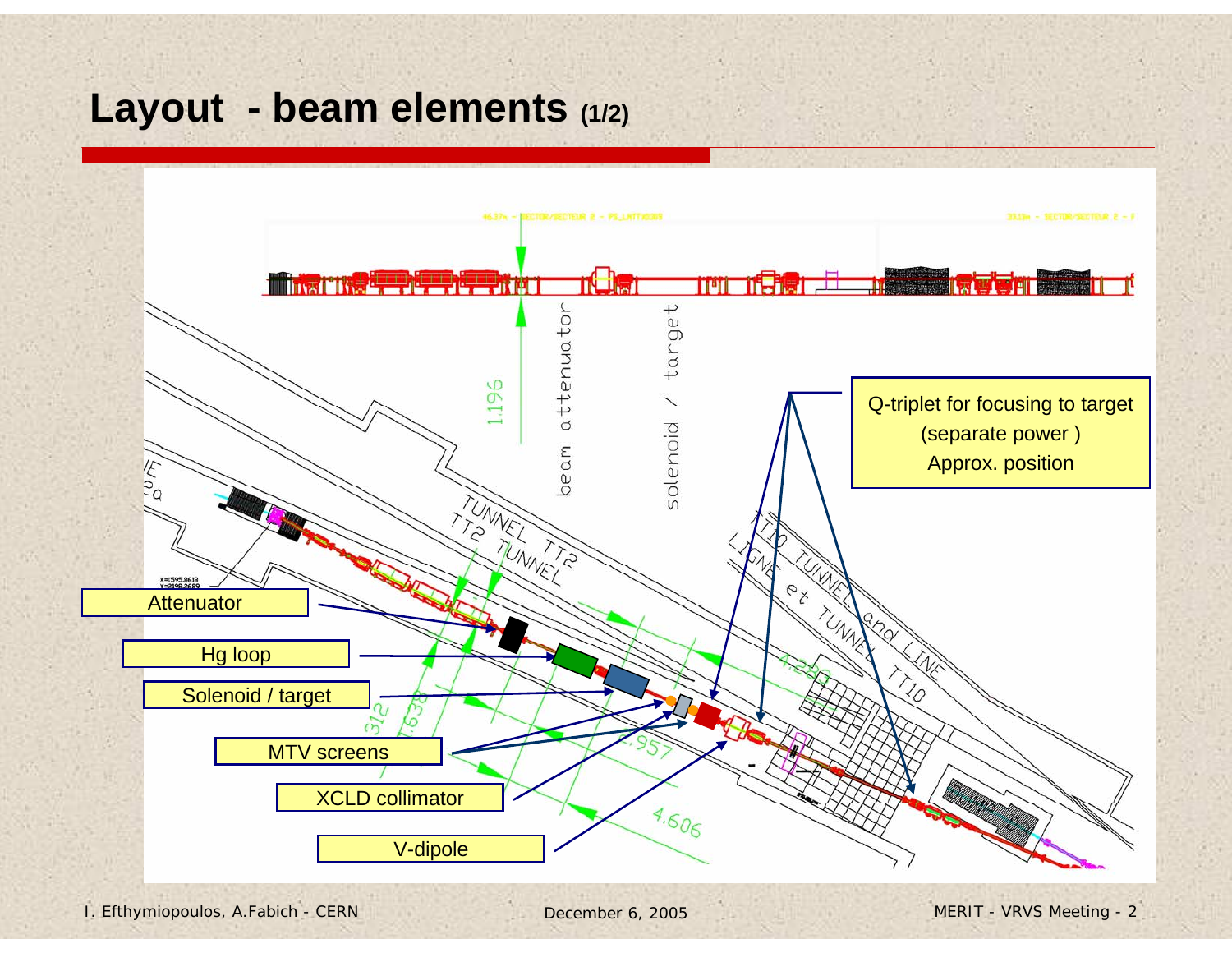## **Layout - XCLD Collimator (2/2)**

#### **General description General description**

T

- T 100 mm x 100 mm iron block, 1.2m long
- T Has a fixed hole of Ø60mm – use W inserts to reduce diameter
- $\mathbb{R}^n$ Possibility to move it  $\{x,y\}$  in  $\pm$ /-8mm range
	- 0 Local control not a problem ; remote control quite difficult (is it needed?)
- П XCLD collimator will be installed ~2m upstream of the target
	- defines beam path and protects material (primary container & windows)
	- adjust hole to  $\varnothing$ ???mm diameter a bit less than the beam window

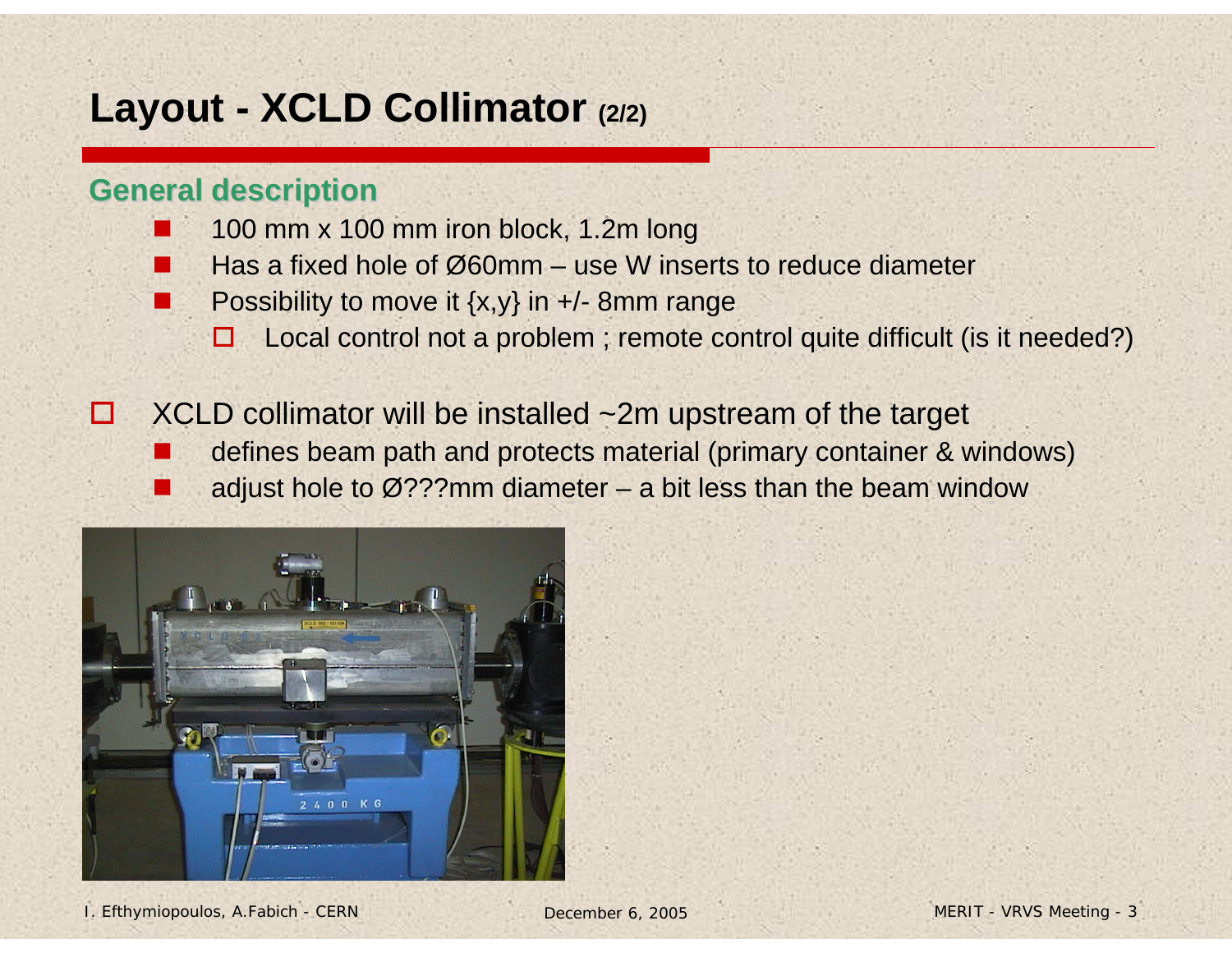## **Beam profile measurement (1/3)**

#### **MTV screens**

- П Provide information on beam spot
	- T Optics should be adjusted to our beam size
- R A pair of MTV screens could be installed upstream of the experiment

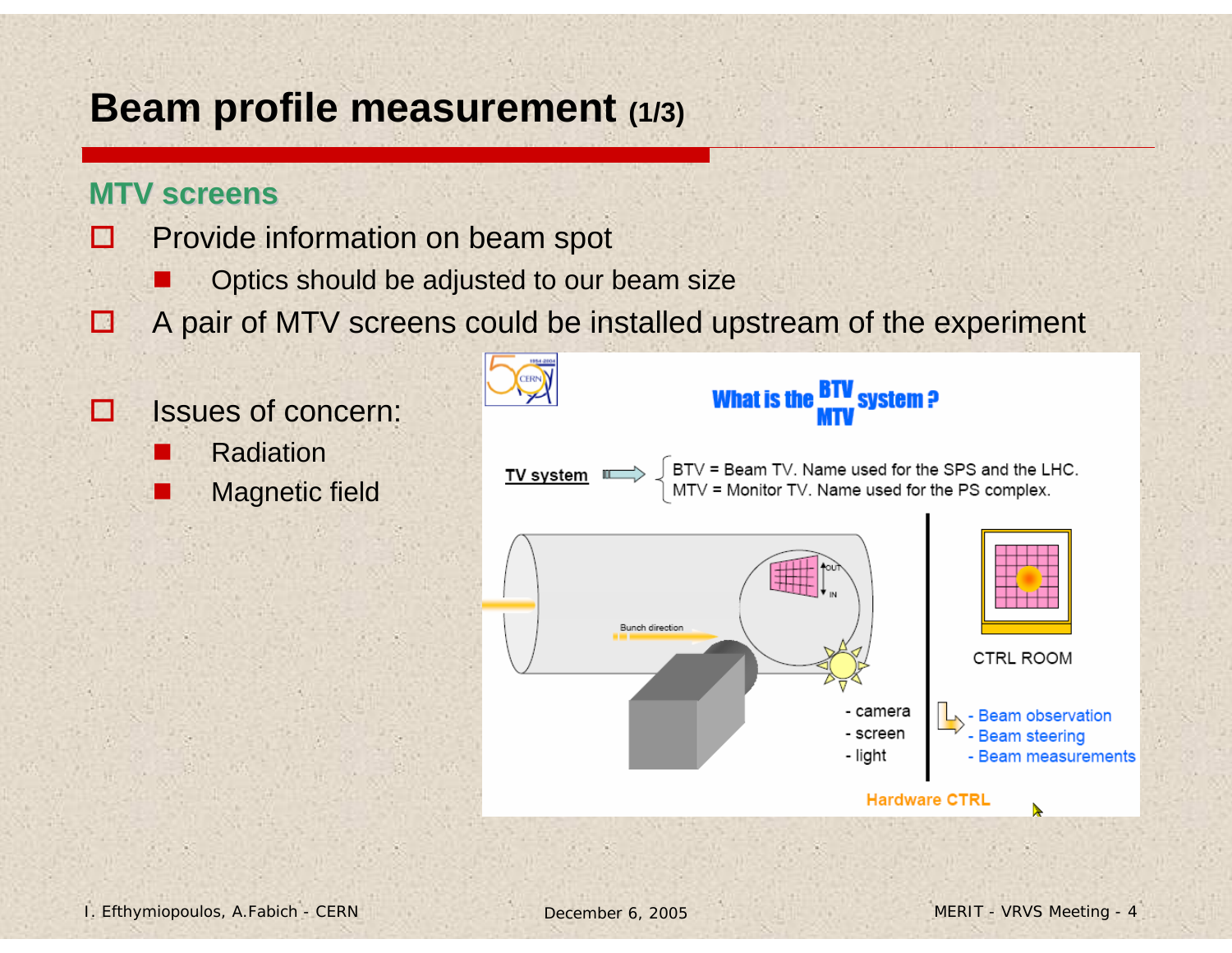## **Beam profile measurement (2/3)**

Other possibilities:

#### **SEM grids SEM grids**

- **The Second State** 40 um gold plated W wires / 3mm W strips
- $\Box$ IN/Out movement possible

#### П Points of concern:

- $\mathbb{R}^n$ Our beam is too small for the existing grid spacing
- T Development of a new chamber is:
	- П Costly : > 50 KCHF
	- П Takes time and manpower – difficult at CERN nowadays….

#### **Wire scanners Wire scanners**

- **A** Would require new installation – a bit difficult
- Е Quite delicate object – lots of problems already using them in PS/SPS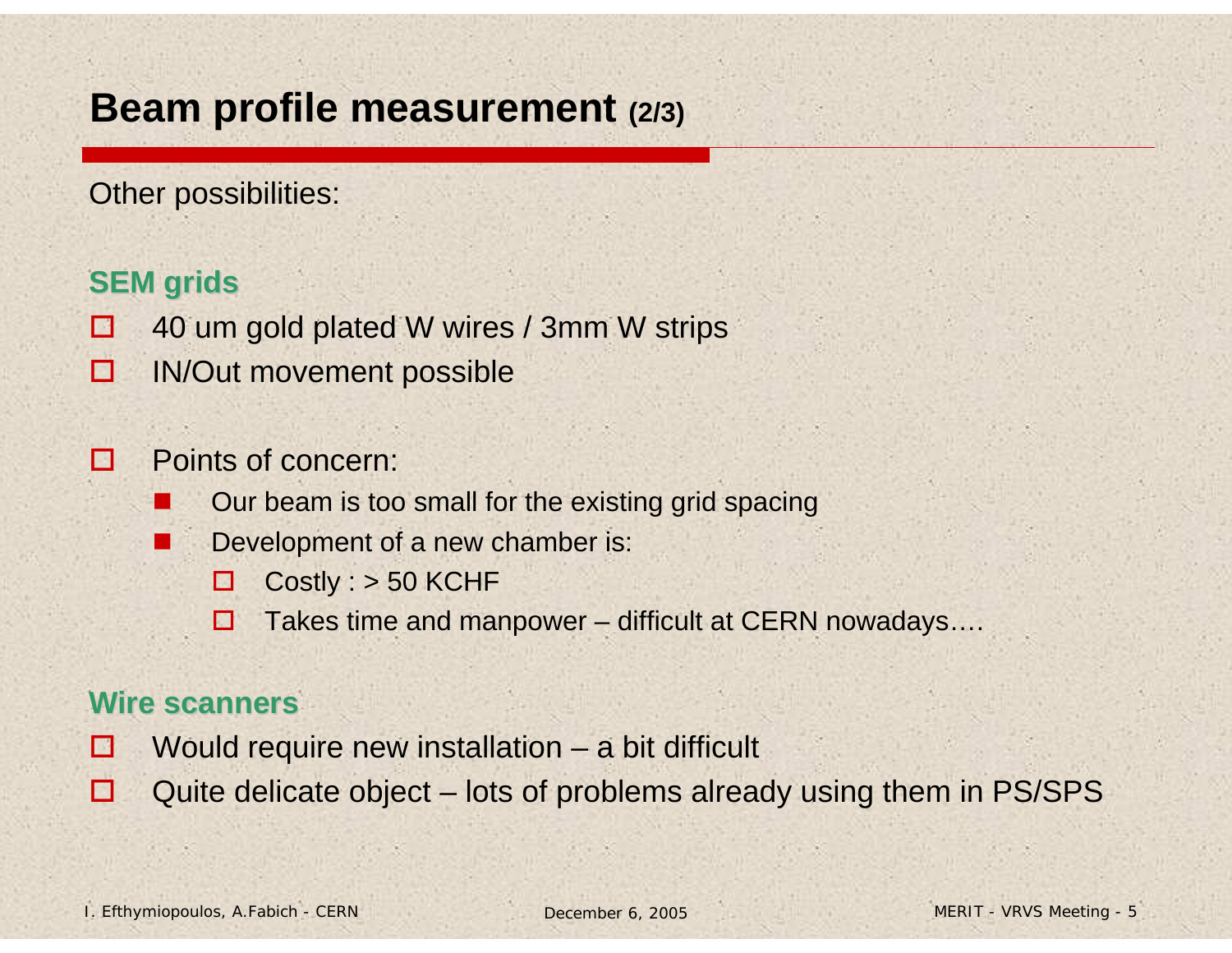## **Beam profile measurement (3/3)**

#### **Transverse beam parameters**

- $\Box$ Position & spot size  $\rightarrow$  MTV screens
- П  $\square$  Direction  $\rightarrow$  2x MTV screens & collimator
- □ Divergence  $\rightarrow$  not a direct measurement
	- Rely on beam simulations
	- Π Estimate from spot size monitors

#### **Longitudinal beam parameters Longitudinal beam parameters**

- □ Measured by pick-ups in the TT2 line upstream of MERIT
- □ Log values and make available the information for the MERIT collaboration

#### п Parameters measured:

H

П

×

Π

П

- Bunch length
- Bunch spacing
- Pulse length
- **Intensity**

О What is the precision we require on all those ?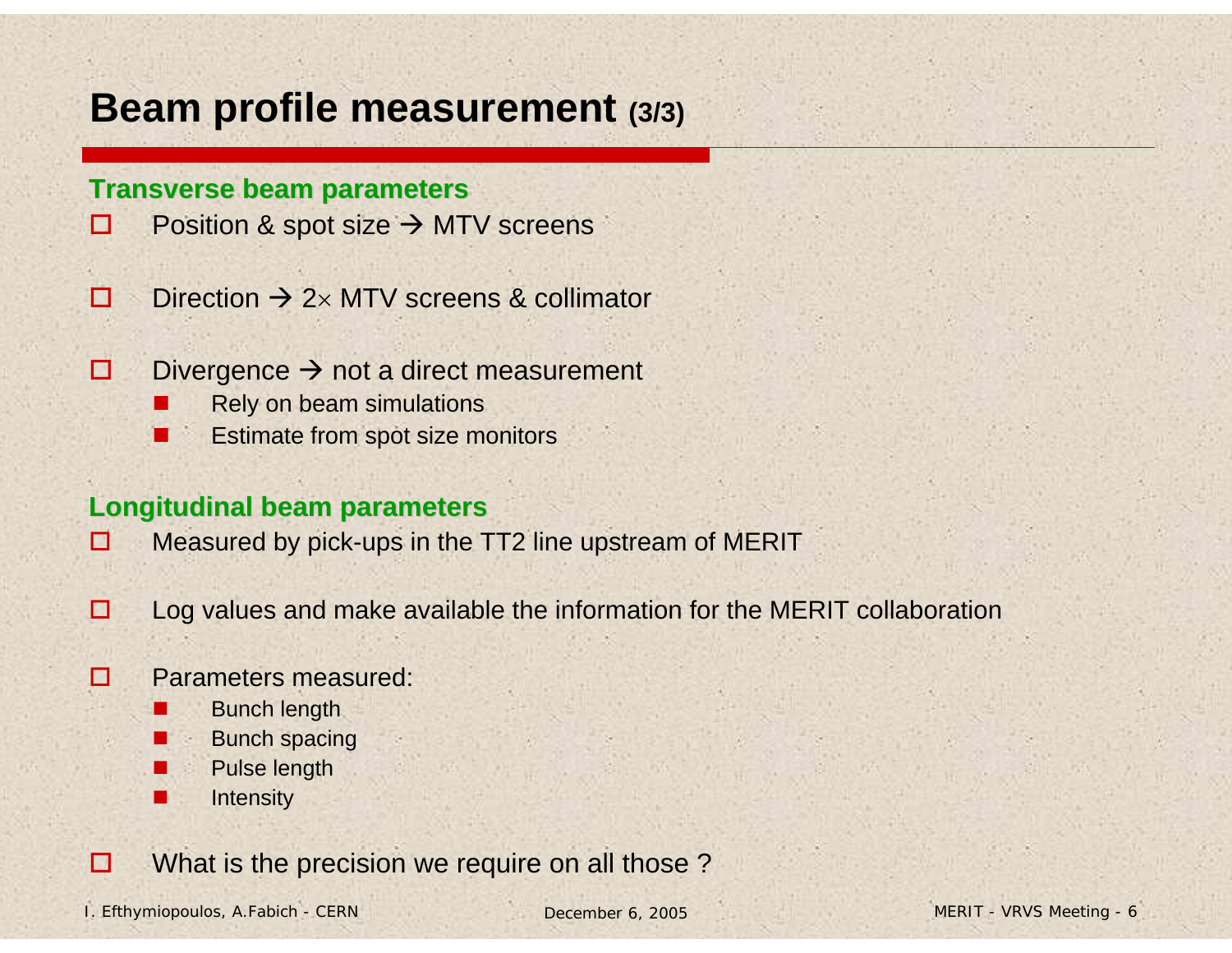## **The beam envelop (1/3)**

- П Consider beam size : 3 sigma
- E Consider possible movements: Scans or Badly steered beam

#### **Critical points at the experiment: Critical points at the experiment:**

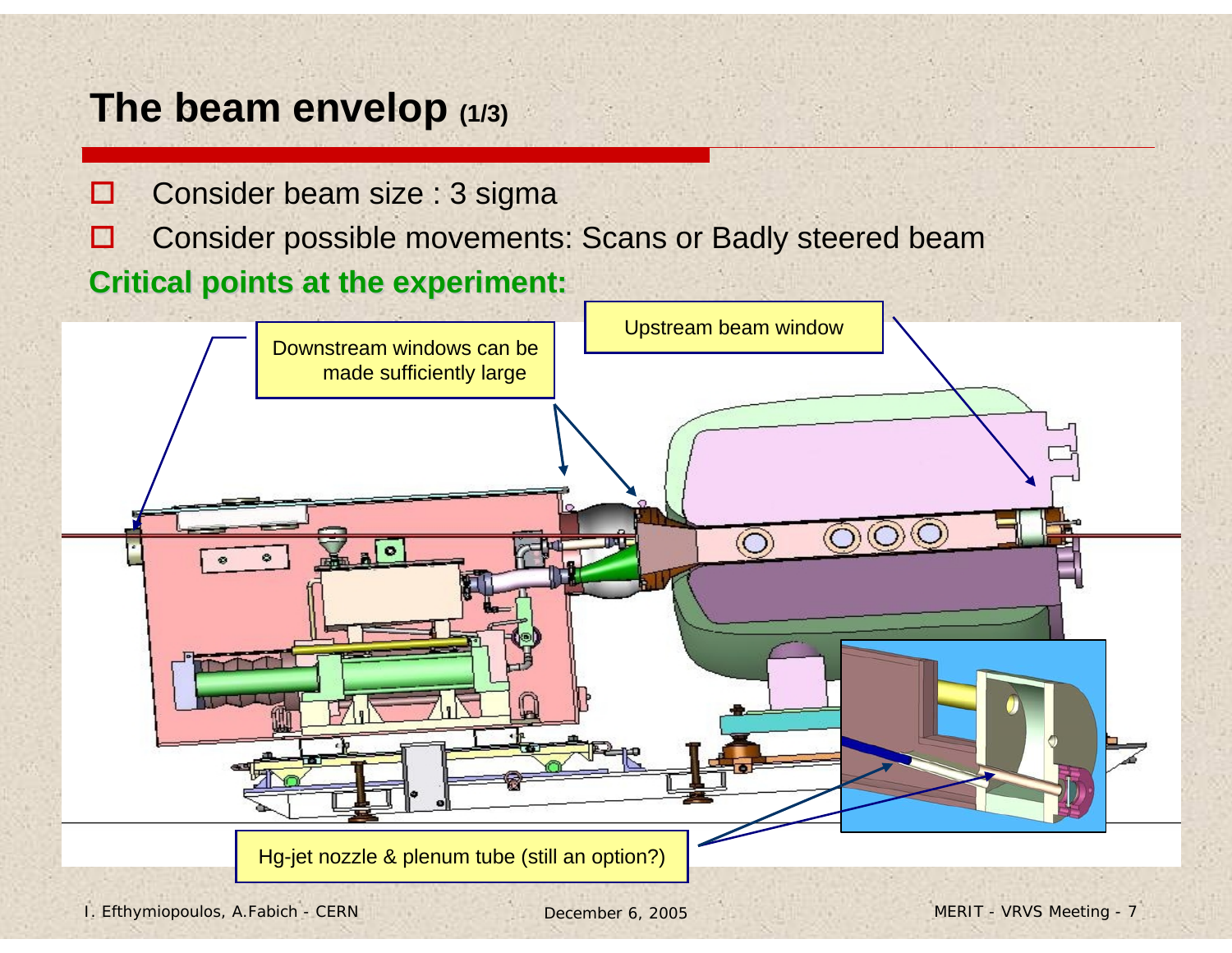### **The beam envelop (2/3)**

#### **Issues to consider: Issues to consider:**

- H The 3<sup>σ</sup> beam shall never be closer to the beam window frame than 5 mm (??)
	- Input on window design is required Nick?
	- Adjust the XCLD collimator opening accordingly
- I۰ Avoid interaction of the beam (3 sigma) with the nozzle
	- Optimize the nozzle size wrt movements?
	- ang<br>Kabupatèn Restrict scans to one direction

#### П Take into account

T.

- Fluctuations :
	- п may need to adjust the beam spot between "major" PS configurations
- Scans of the beam position
- Spot size :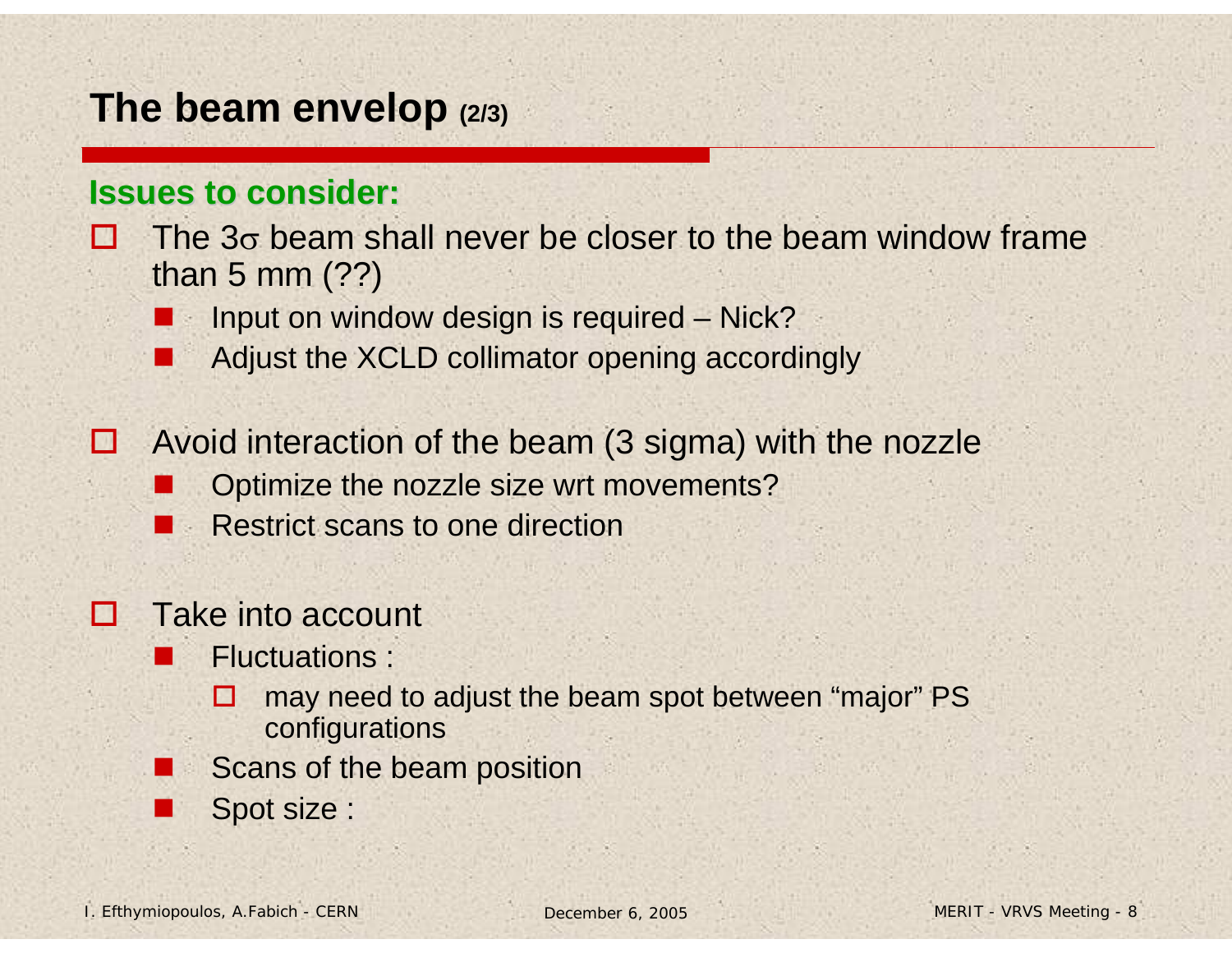## **The beam envelop (3/3)**

#### **Parameters to consider:**

- $\blacksquare$ Interaction point: x=y=z=0
- П Solenoid bore: L=100 cm, D=15 cm,  $\alpha$ =67 mrad
	- T Reduction of bore size by primary/secondary containment not included
- П <u>Nozzle</u>: L=15 cm (tip to lowest point),  $z_{\text{exit}}$ =36 cm, OD<sub>pipe</sub>=D<sub>iet</sub> + 2<sup>\*</sup>0.2 cm
- Е Hg jet: D=1 cm, tilt=  $0.033$  rad (at IP),  $v=20$  m/s (at IP)
- О Proton beam:  $r_{rms}$ =0.15 cm, x'=y'=0.5 mrad,  $\Delta x = \Delta y \in [-7, +7]$  mm T Beam scattering due to target not included, impact on downstream window only
- $\blacksquare$ **D** Beam window: ID=3.5 cm,  $OD_{frame} = ID_{window} + 2*1$  cm
- $\Box$ □ XCLD collimator: ID=ID<sub>window</sub> - 0.5 cm  $\mathbb{R}^n$ 
	- Collimator opening must be smaller than frame of beam window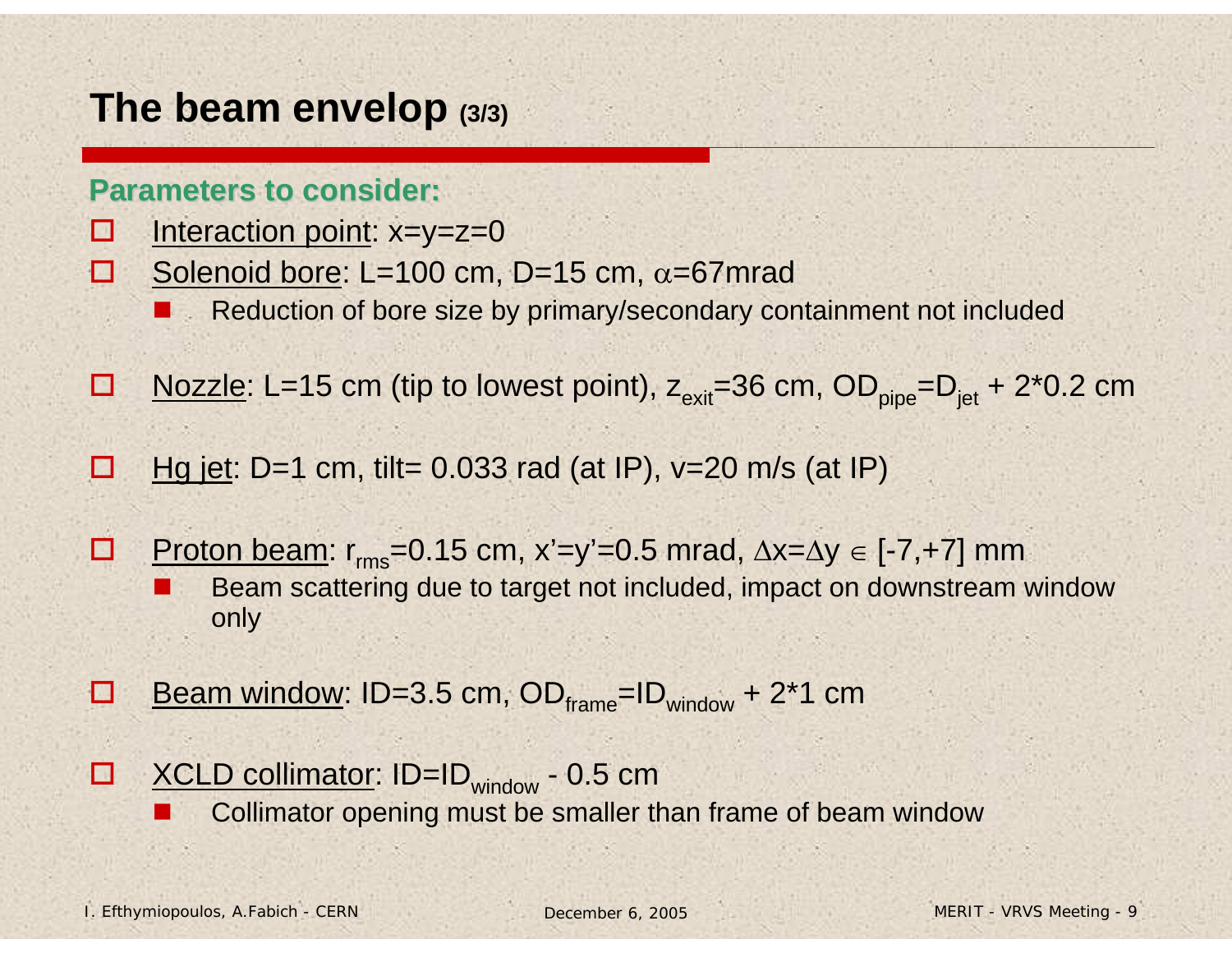

- $\mathbb{R}^n$  Includes gravity, divergence and places nozzle accordingly
	- П No beam scattering
- F 1 $\sigma$  and 3 $\sigma$  beam indicated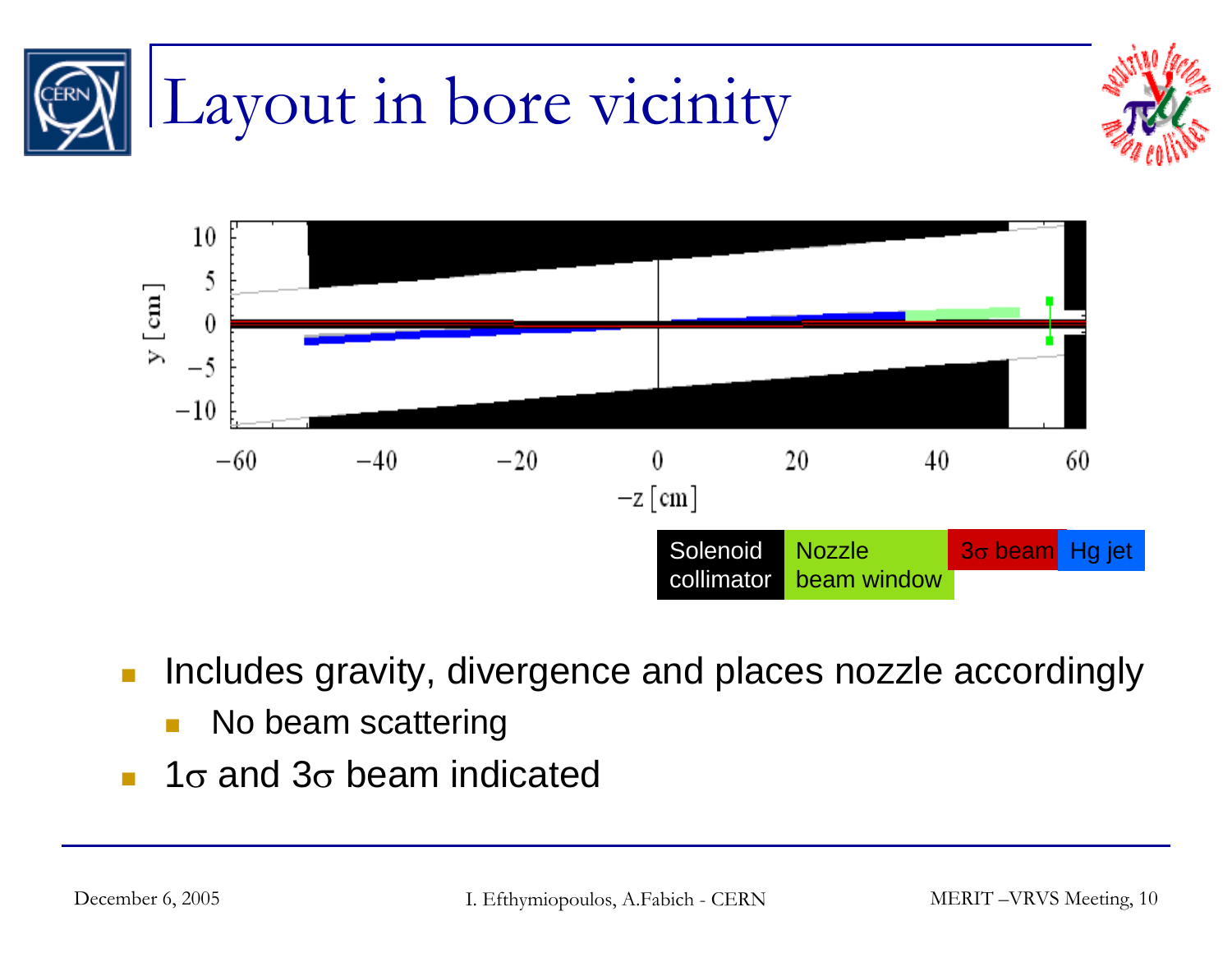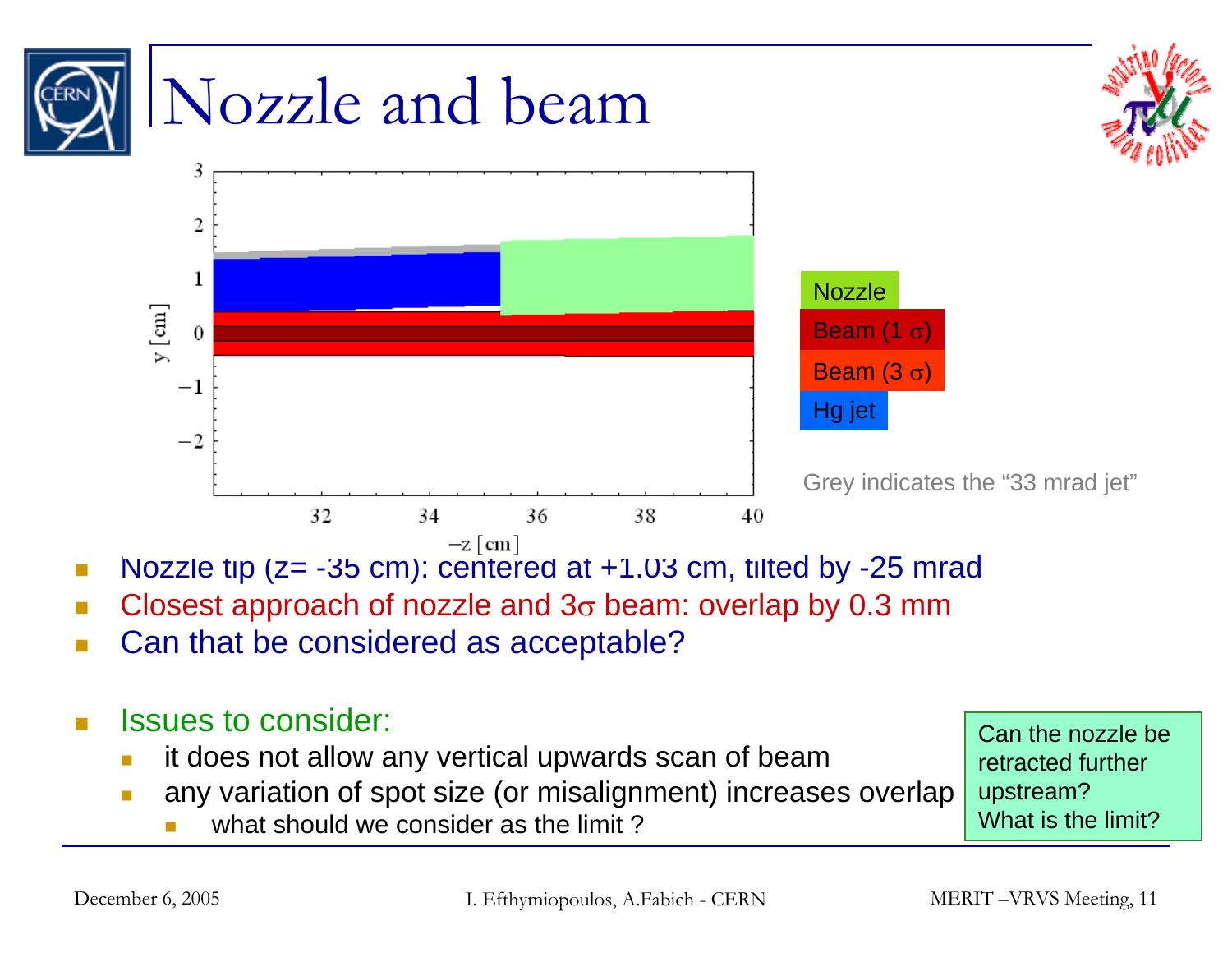



- T. Possibility for beam scans
	- To define window/collimator openings, the beam parameters must be fixed first.
- $\Box$ Window size slightly larger than collimator

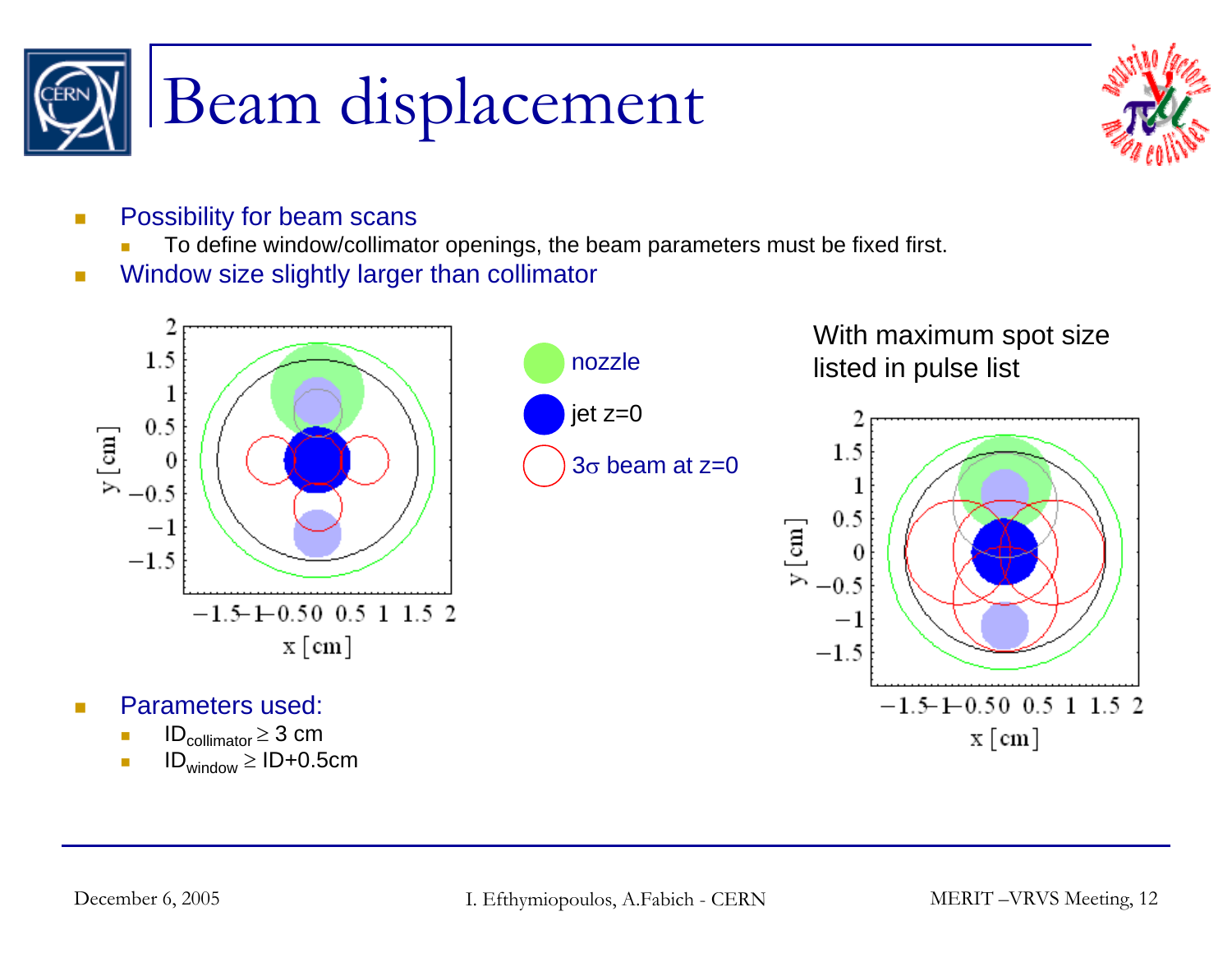

# Additional slides